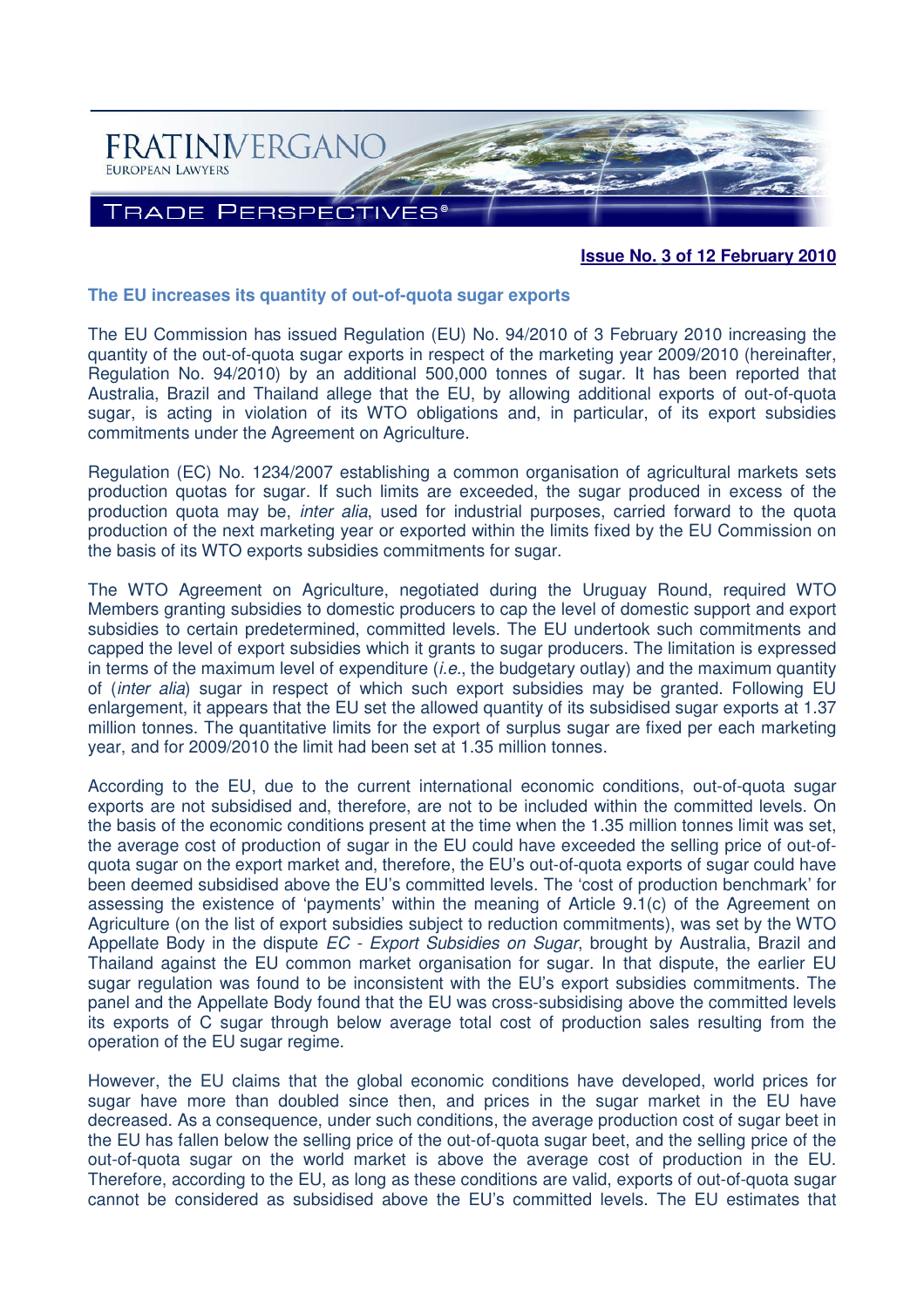about 4.1 million tonnes of out-of-quota sugar will be produced in the marketing year 2009/2010, of which 500,000 will be available for exports. As world sugar production has dropped and world prices have increased, the EU decided to 'dispose' of the surplus production on the export markets, by increasing the out-of-quota export limit.

Australia, Brazil and Thailand appear to be claiming that the sugar which the EU has authorised for export is subsidised, as the design of the EU regime for sugar is constructed in such a way that all sugar production benefits from subsidies. In particular, these WTO Members allege that, as established by the WTO DSB in EC - Export Subsidies on Sugar, all sugar products result from a single line of production that does not differentiate between sugar that is destined for the domestic market and sugar that is destined for the export market. Therefore, Australia, Brazil and Thailand claim that the EU measure is a violation of the EU's WTO commitments.

A WTO panel will have to assess whether, in light of the EU's increase of out-of-quota exports, the EU's sugar regulation is again violating the EU's export subsidies commitments. The panel's review will possibly focus on whether the 'cost of production' benchmark can be applied in presence of evolving global market conditions or if another benchmark reflecting the value of surplus sugar need to be sought in order to assess the existence of 'payments' under Article 9.1(c) of the Agreement on Agriculture. However, as Regulation 94/2010 is set to expire on 30 June 2010, it might be difficult for the three sugar exporting countries to launch and conclude a WTO complaint by then.

**Vietnam requests consultations with US concerning anti-dumping measures on frozen warm-water shrimp**

On 1 February 2010, Vietnam submitted a request for WTO consultations concerning anti-dumping measures applied by the US on frozen warm-water shrimps from Vietnam *(inter alia, whiteleg* shrimp, banana prawn, fleshy prawn, giant river prawn, giant tiger prawn, redspotted shrimp, southern brown shrimp, southern pink shrimp, southern rough shrimp, southern white shrimp, blue shrimp, western white shrimp and Indian white prawn).

Anti-dumping duties on Vietnamese shrimp have been imposed by the US since 2004. In fact, following anti-dumping investigations, in November 2004 the US applied duties on imports of shrimp from Brazil, China, Ecuador, India, Thailand and Vietnam. Duties imposed on all shrimps from such WTO Members ranged from 0.4% to 112.81%. The level of US duties on Vietnamese shrimp has decreased over the years pursuant to subsequent reviews and now ranges from 0.08 to 25.76%.

In its request for consultations, Vietnam challenges a number of measures that include the determinations of the US Department of Commerce (hereinafter, USDOC), the collection of definitive anti-dumping duties by the US Customs and Border Protection (USCBP), and US laws, regulations, administrative procedures, practices and methodologies that led to the imposition and collection of definitive anti-dumping duties on Vietnamese shrimp. In particular, Vietnam's claim targets the US authorities' practice of *zeroing*, which consists in assigning a zero value to those transactions where negative dumping margins were reported (i.e., where the export price is higher than the normal value). The consequence of the use of such practice is to avoid that negative dumping margins for certain transactions could offset positive dumping margins, with the result of inflating the overall dumping margin.

According to Vietnam's request for consultations, the US authorities applied the so-called 'simple zeroing' methodology, which occurs when, in the context of the comparison between normal value and export prices, authorities compare the weighted average normal value with export prices on a transaction-by-transaction basis. The use of simple zeroing, as well as other zeroing methodologies, has been condemned by the WTO on a number of occasions. The US was already found to be violating its WTO obligations by applying *simple zeroing* in the US - Continued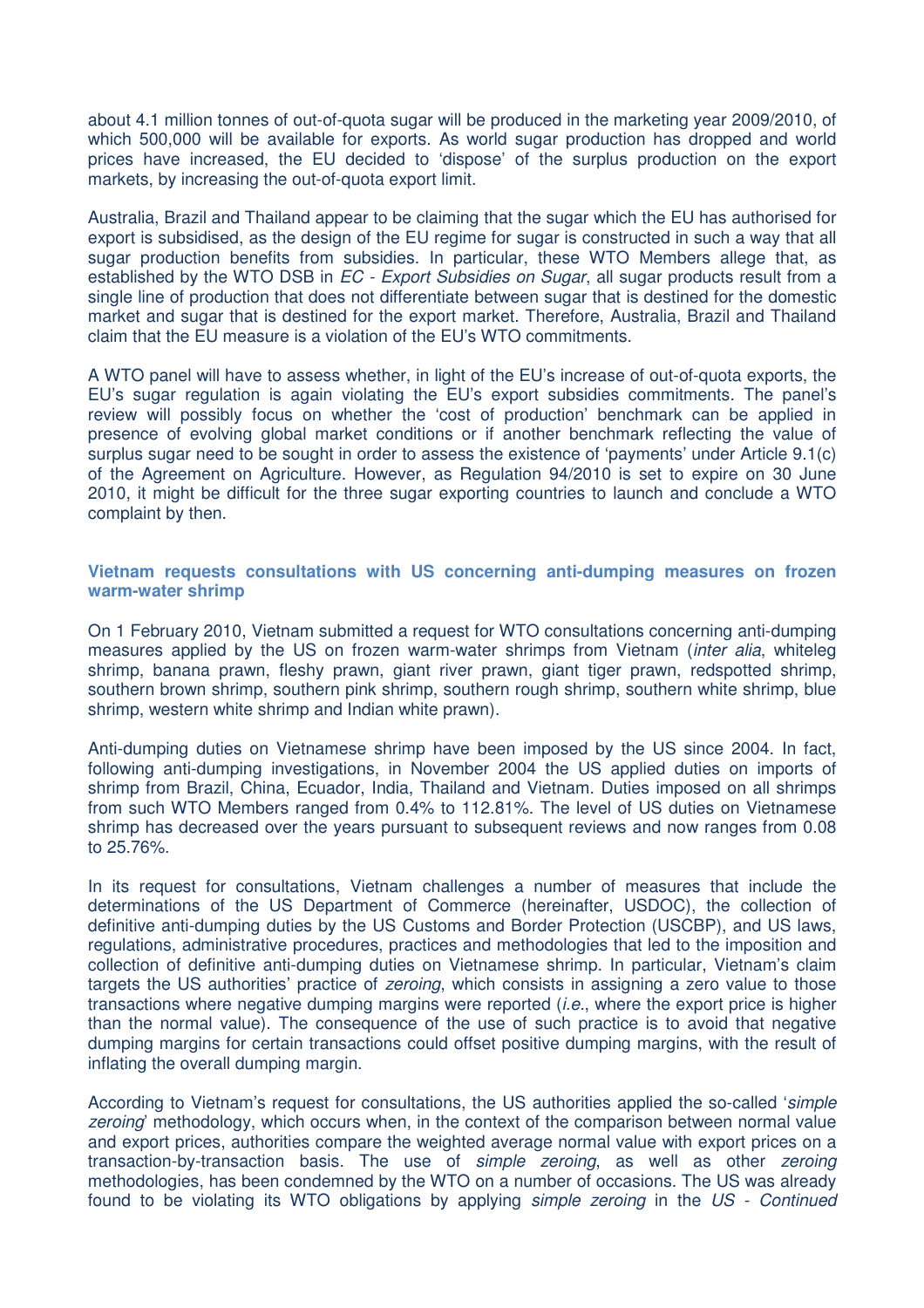Existence and Application of Zeroing Methodology brought by the EU. In addition, US anti-dumping measures on imports of frozen warm-water shrimps were already the object of two WTO complaints brought by India and Thailand and by Ecuador, which challenged a different kind of zeroing methodology then applied by the US. In both cases the US was condemned.

According to the Vietnamese Association of Seafood Exporters and Producers, Vietnam exported 200,000 tonnes of shrimp in 2009, for a total of USD 1.52 billion. Those figures represented a 7.4% increase in volume and 0.73% in value compared with 2008. Other sources report that the US market is the second largest destination for Vietnamese shrimp, worth 395 USD million in 2009. The other key markets include China, the EU, Japan and South Korea.

The USDOC recently announced the initiation of an administrative review on anti-dumping duties on shrimp from Brazil, China, India, Thailand and Vietnam, to be conducted in parallel to the expiry review already announced in January. The development of the WTO dispute may have an impact on the result of these investigations. In addition, according to the conditions established under Vietnam's WTO Protocol of Accession, WTO Members are allowed to treat Vietnam as a nonmarket economy for the purposes of price comparability in anti-dumping and countervailing duty proceedings. This helps making Vietnam's exports a frequent target of anti-dumping measures. It should be noted that Vietnam is also closely monitoring the steps that China is taking against the EU anti-dumping measures which have been imposed on exports of footwear from China (and Vietnam) to the EU. Governments, exporters and the US domestic industry should closely follow the development of Vietnam's WTO complaint.

# **EU ecolabel: new trade barrier or opportunity for third country operators?**

On 30 January 2010, Regulation (EC) No. 66/2010 of the European Parliament and of the EU Council of 25 November 2009 on the EU ecolabel (hereinafter, Regulation (EC) No. 66/2010) was published. This Regulation lays down rules for the establishment and application of the voluntary EU ecolabel scheme. It is a revision of the existing (voluntary) EU ecolabel set out in Regulation (EC) No. 1980/2000 of the European Parliament and of the EU Council of 17 July 2000 on a revised Community eco-label award scheme (hereinafter, Regulation (EC) No. 1980/2000). The aim of Regulation (EC) No. 1980/2000 was to establish a voluntary ecolabel award scheme intended to promote products with a reduced environmental impact during their entire life-cycle and to provide consumers with accurate, non-deceptive, science-based information on the environmental impact of products. The EU Commission admits that the experience gained during the implementation of Regulation (EC) No. 1980/2000 has shown the need to amend that ecolabel scheme in order to increase its effectiveness and streamline its operation.

What is new in comparison with the old scheme? In its introduction, Regulation (EC) No. 66/2010 states that the amended scheme should be implemented in compliance with the provisions of the Treaties, including, in particular, the precautionary principle as laid down in Article 174(2) of the EC Treaty (i.e., after the entry into force of the Lisbon Treaty on 1 December 2009, Article 191 of the Treaty of the Functioning of the EU). This explicit reference to the Treaty provision, which states that policy on the environment shall aim at a high level of protection and shall be based on the precautionary principle, suggests what procedure should be followed in the event of risk and insufficient scientific evidence.

Furthermore, the new text states that manufacturers of products containing substances with certain hazardous properties need to prove that either it is not technically feasible to substitute these substances (as such or via the use of alternative materials or design) or the product still has a significantly higher overall environmental performance compared to other goods of the same category (e.g., an energy-saving light bulb containing small amounts of mercury compared to a regular light bulb).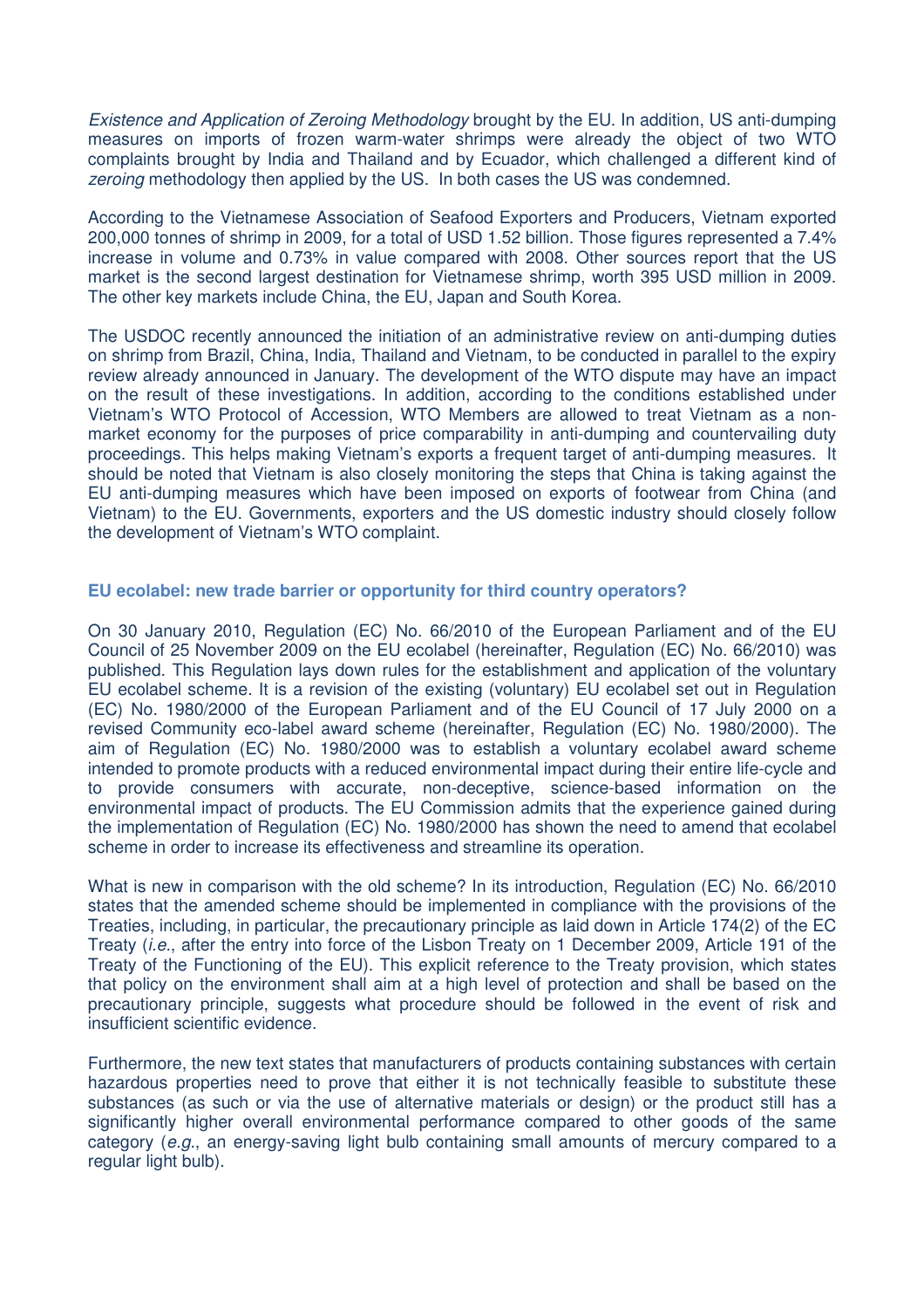As to the scope, the EU ecolabel applies to any goods or services which are supplied for distribution, consumption or use on the EU market, whether in return for payment or free of charge, but not to medicinal products for human or for veterinary use, nor to any type of medical device. Food and feed products are not excluded from the scope; however, the criteria for these products are yet to be defined. Regulation (EC) No. 66/2010 states that before developing EU ecolabel criteria for food and feed products, the EU Commission has to undertake a study, by 31 December 2011 at the latest, exploring the feasibility of establishing reliable criteria covering environmental performance during the whole life-cycle of such products, including the products of fishing and aquaculture. The study should pay particular attention to the impact of any EU ecolabel criteria on food and feed products, as well as unprocessed agricultural products that lie within the scope of Regulation (EC) No. 834/2007 on organic farming and should consider the option that only those products certified as organic be eligible for award of the EU ecolabel, to avoid confusion within consumers.

The current ecolabel scheme continues to apply to contracts concluded under Article 9 of Regulation (EC) No. 1980/2000 until the date of expiry specified in those contracts, except for its provisions concerning fees. Regulation (EC) No. 66/2010 enters into force on 20 February 2010. The annexes to the Regulation provide for the procedure for the development and revision of EU ecolabel criteria, the form of the EU ecolabel (a slightly re-designed flower symbol with the optional text "better for the environment… better for you"), the fees and standard contract covering the terms of use of the EU ecolabel.

As to the relevance of the EU ecolabel on the EU market, since it was established in 1992 the number of companies receiving the label has increased steadily. At the beginning of 2009, more than 750 companies were awarded the ecolabel for their products. Italy and France have the greatest number of ecolabel holders, with more than 240 and 140 licences, respectively. Denmark and Germany hold more than 50 licences each. Austria holds only one licence. As to non-EU Member States, Switzerland holds 28, Norway 6, Thailand 4, Turkey and India each 3, Croatia, Indonesia, Hong Kong and Canada 2 each, Taiwan, New Zealand, Egypt and China 1 license each. The ecolabel is currently awarded to 22 product categories. Tourist accommodation services represent 34% of the total number of licences. This is followed by all-purpose and sanitary cleaners (12%), with textile products and indoor and outdoor paints and varnishes each representing 10% of licences. Other categories are, inter alia, light bulbs, televisions, footwear, copying paper, bed mattresses and tissue paper.

To give examples, a large EU producer of graphic paper, sells 250.000 tonnes of eco-labelled paper products per year, with annual revenues of €3.8 billion. The energy consumption of an ecolabelled television during standby mode is 50% of a standard TV. The EU ecolabel is also looking into how carbon footprinting can be systematically considered within its criteria development process. The EU Commission has recently raised the question with stakeholders of how any specific carbon footprint criteria might be best presented with the ecolabel logo, but there is no concrete outcome yet.

Given the growing importance of the EU ecolabel on the EU market, but considering that there are still not many licence holders and it is not used to a large extent on the market, the voluntary EU ecolabel does not appear to result in a non-tariff trade barrier or even a *de facto* requirement to enter the EU market. But it has to be borne in mind that the WTO Agreement on Technical Barriers to Trade not only covers all technical requirements, but also voluntary standards and the procedures to ensure that these are met (i.e. conformity assessment procedures). Therefore a scrutiny of the EU ecolabel under WTO law would be possible. On the other hand, the EU ecolabel could also represent an opportunity for third country producers to promote their environmentfriendly products or services.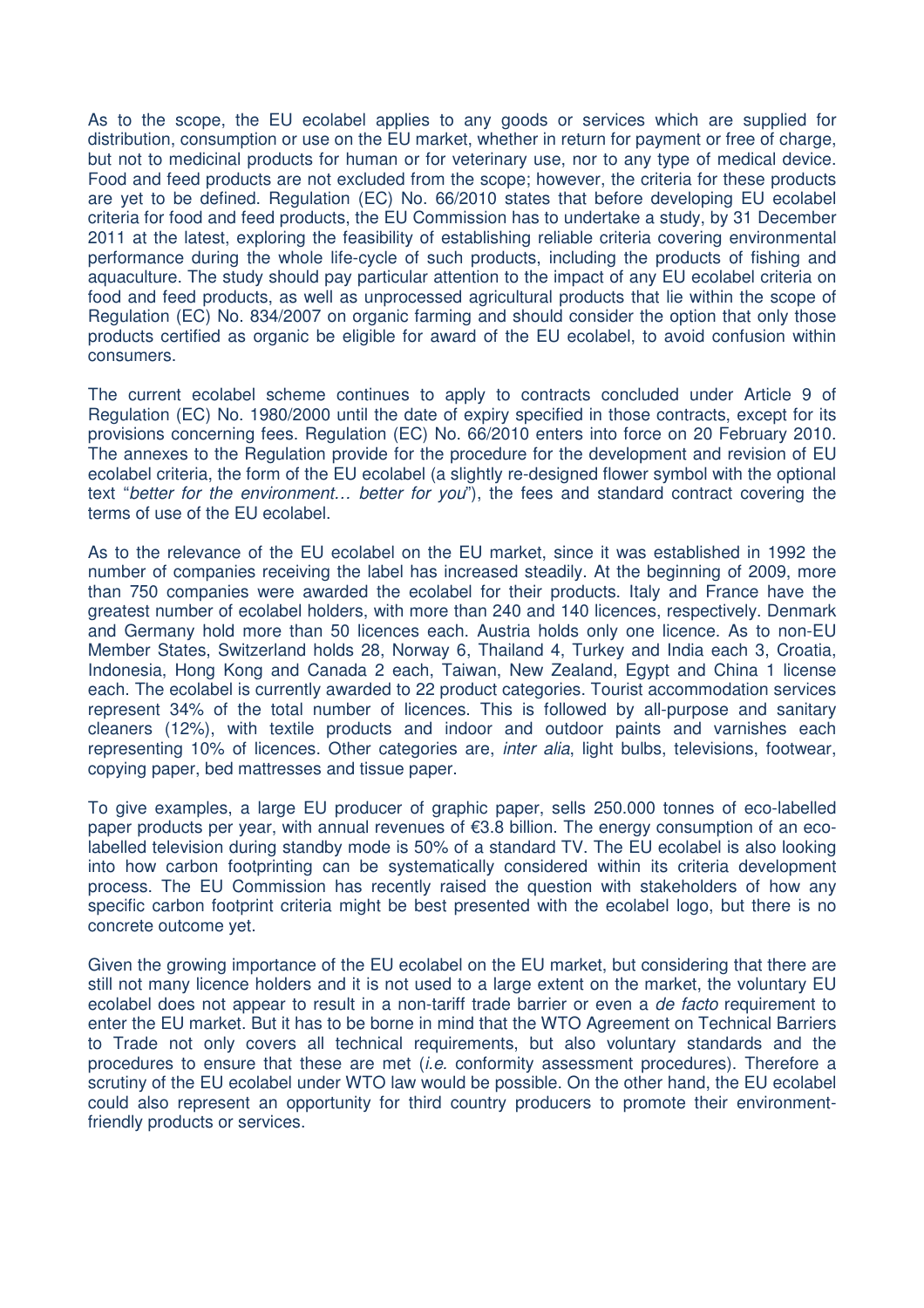### **China requests consultations concerning EU anti-dumping measures on certain footwear from China**

On 4 February 2010, China requested WTO consultations with the EU concerning the EU antidumping measures on footwear with uppers of leather originating from China.

The definitive anti-dumping measures were first imposed on Chinese and Vietnamese footwear with uppers of leather by the EU Council on 5 October 2006 for an initial period of two years. The expiry review was initiated on 7 October 2008 upon request of the European Confederation of the Footwear Industry (see Trade Perspectives, Issue No. 20 of 30 October 2009). The review revealed that injurious dumping was likely to continue after the expiry of the duties. Therefore, on 30 November 2009, the EU Commission submitted a proposal to the EU Council for the extension of the imposition of the duties on footwear products from China and Vietnam (see Trade Perspectives, Issue No. 23 of 11 December 2009). The EU Council adopted the Commission's proposal and extended the anti-dumping duties for an additional period of 15 months through Regulation (EU) No. 1294/2009 of 22 December 2009. China's request for consultation targets both regulations and, in addition, also Council Regulation (EC) No. 384/1996 (hereinafter, the Basic EU Anti-Dumping Regulation).

In particular, China alleges, *inter alia*, that Article 9(5) of the Basic EU Anti-Dumping Regulation violates a number of WTO obligations. This article states that, in case of imports from non-market economies, the duty shall be specified for the supplying country concerned and not for each supplier and that an individual duty will only be specified for exporters that demonstrate that they fulfil certain criteria. China alleges that the requirement that exporters from non-market economies need to prove to fulfil certain criteria to obtain an individual duty results in a violation of Articles VI:1 and X:3(a) GATT, Article XVI:4 of the Marrakesh Agreement, as well as several provisions of the WTO Anti-dumping Agreement, all requiring an individual margin and duty to be determined and specified for each known exporter or producer. China also alleges that the criteria listed in Article 9(5) of the Basic AD Regulation to obtain an individual duty are unreasonable and not objective. Furthermore, according to China, the requirement that exporters from non-market economies need to prove to fulfil certain criteria to obtain an individual duty is discriminatory and results into a violation of the most-favoured nation principle embodied in Article I:1 of the GATT.

Article 9(5) of the Basic EU Anti-Dumping Regulation, which refers to Article 2(7), establishes that, in the case of a non-market economy country (such as China), an individual duty will only be specified for exporters that demonstrate that they fulfil the criteria for obtaining market economy treatment or individual treatment. In particular, in order to obtain market economy treatment, the exporting companies need to show (i) that decisions regarding prices, costs and inputs are made in response to market signal reflecting supply and demand, and without significant State interference in this regard, and costs of major inputs substantially reflect market values; (ii) that they have one clear set of basic accounting records which are independently audited in line with international accounting standards and are applied for all purposes; (iii) that production costs and the financial situation are not subject to significant distortions carried over from the former non-market economy system, in particular in relation to depreciation of assets, other write-offs, barter trade and payment via compensation of debts; (iv) that they are subject to bankruptcy and property laws which guarantee legal certainty and stability for the operation of firms; and (v) that the exchange rate conversions are carried out at the market rate.

In the framework of China's accession to the WTO, WTO Members decided that, until 2016, price comparability in determining the existence of dumping and subsidisation in case of exporting companies from China could be operated through recourse to third country prices. According to the Report of the Working Party on the Accession of China to the WTO, WTO Members should, when determining the price comparability in a particular case in a manner not based on a strict comparison with domestic prices or costs in China, ensure that they had established, published and notified to the WTO in advance the criteria that would be used to determine whether market economy conditions prevail in the industry or company producing the like product and the